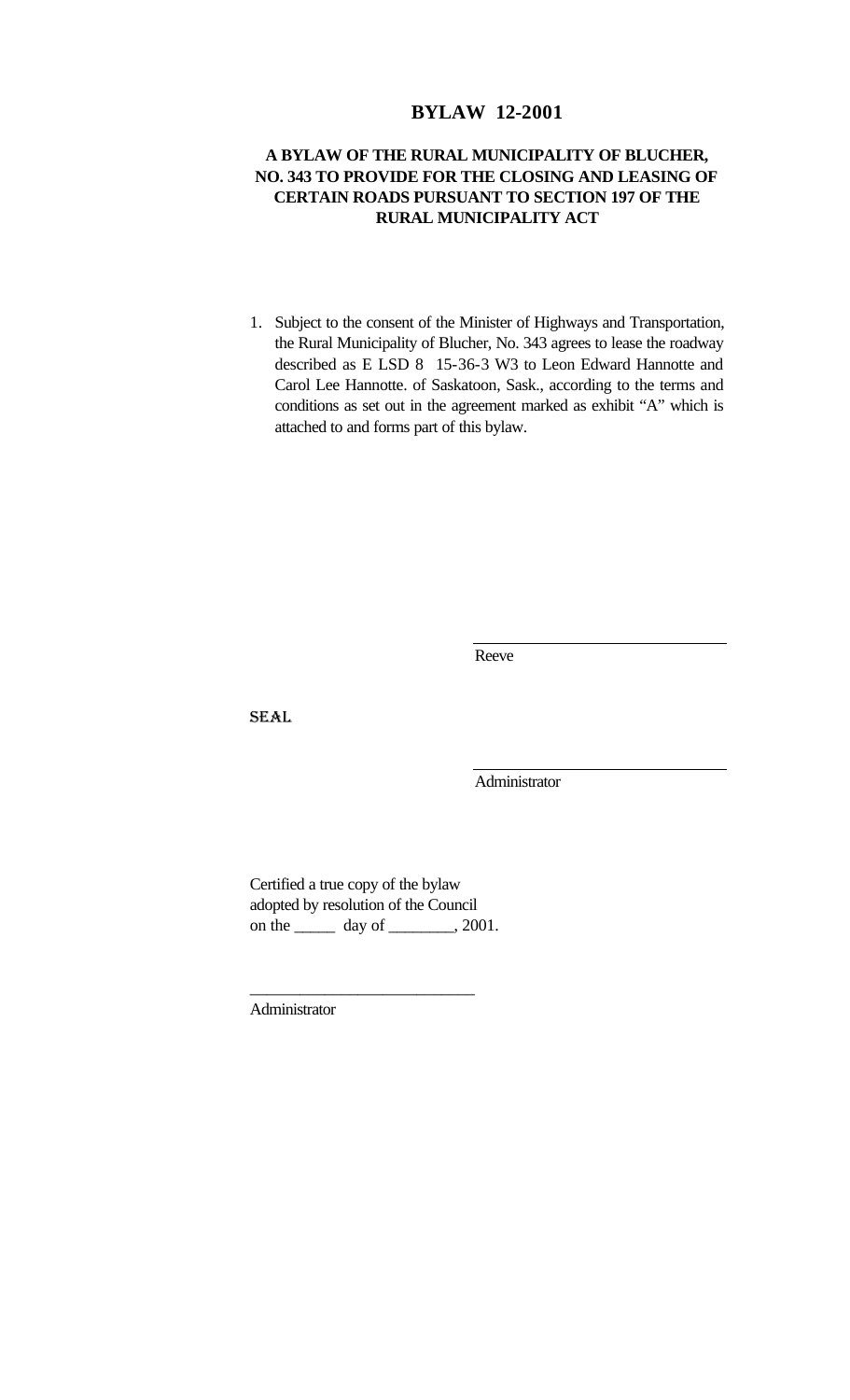## **EXHIBIT "A" TO BYLAW 12-2001 LEASE PART OF ROADWAY IN A RURAL MUNICIPALITY**

This Agreement made in duplicate this \_\_\_\_\_\_ day of \_\_\_\_\_\_\_\_\_, 2001.

BETWEEN:

The Rural Municipality of Blucher, No. 343 hereinafter called "The Municipality"

#### OF THE FIRST PART

- and -

Carol Lee Hannotte and Leon Edward Hannotte. of Saskatoon, Saskatchewan, farmer, hereinafter called the "Lessee"

### OF THE SECOND PART.

WHEREAS the minister has agreed to allow the municipality to lease to the said Lessee, subject to the terms and conditions hereinafter set forth.

#### NOW THIS INDENTURE WITNESSETH AS FOLLOWS:

- 1. In consideration of the premises and of the rents, convenants and agreements herein reserved and contained on the part of the lessee, the municipality hereby leases the highway running E LSD 8 15-36-3 W3 to the said lessee for a term of 5 years to be computed from June 1, 2001 and from thenceforth next ensuing and fully to be complete and ended on May 31, 2006, unless sooner terminated in the manner hereinafter provided.
- 2. The Lessee covenants and agrees with the Municipality to:
	- a) pay an annual rental charge of \$ Nil during each and every year of the said term, each rental payment to be made on or before the N/A day of N/A the year for which it is intended;
	- b) keep indemnified and save harmless the municipality against all claims of every nature whatsoever for damages arising out of leasing of the said highway to the lessee, or out of his use of same, including all costs incurred in defending any action which may be brought against the municipality with respect to any such claim;
	- c) erect and maintain throughout the period of this lease suitable signs at each end of the said highway bearing the words "no through road" or such other wording as the municipality may in writing from time to time direct;
	- d) take such measures as the council may from time to time in writing direct for the control an elimination of the said highway of noxious weeds as defined by or pursuant to The Noxious Weeds Act;
	- e) permit public utility companies such as Sask Power, Sask Energy, Sask Tel or Trans Gas access to enter and use the said leased highway for the purpose of regular and emergency repairs;
	- f) acknowledge that no crop damage shall be owing to the lessee for any damages incurred due to any access onto the said leased highway by the municipality or any public utility;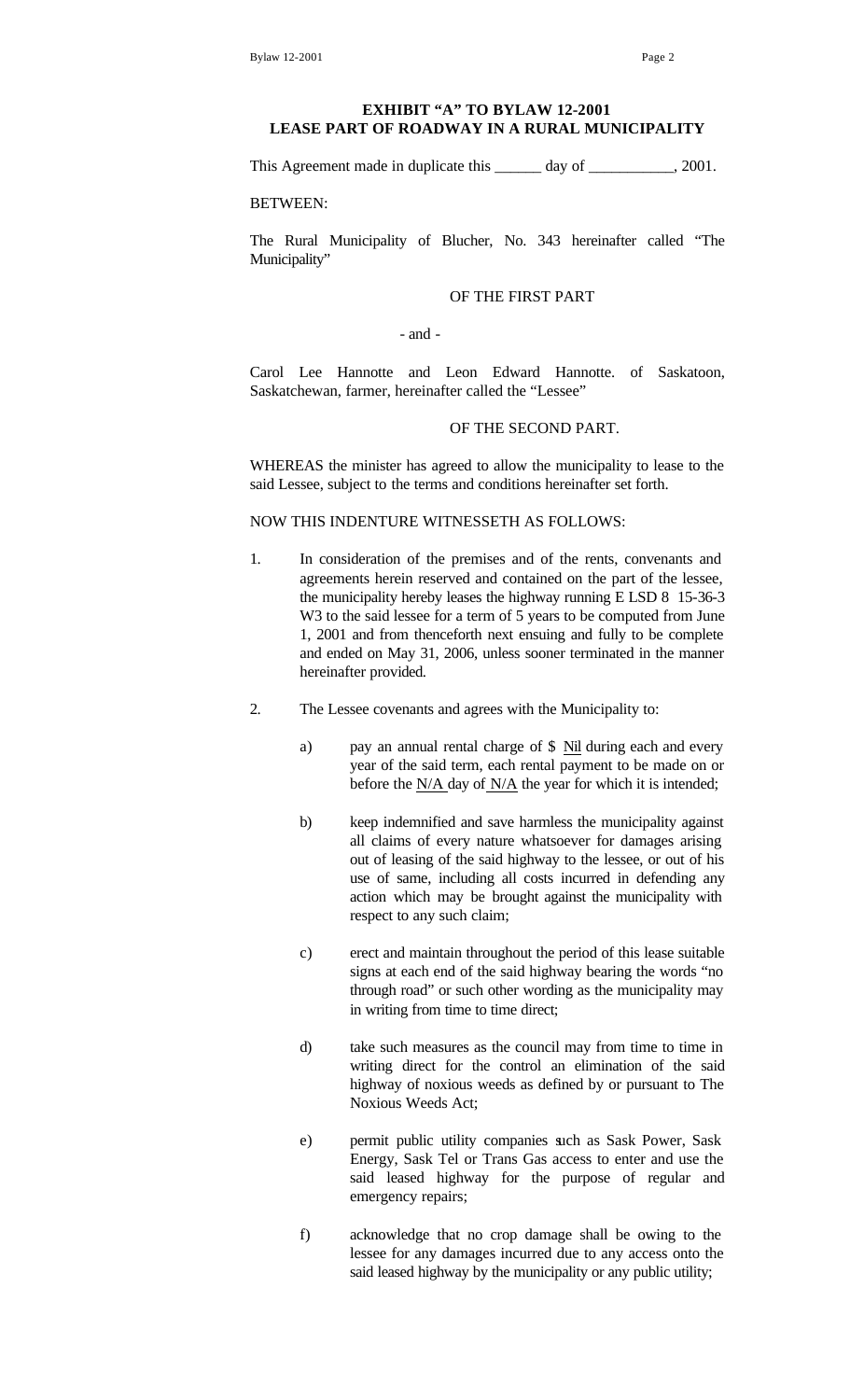- g) that he will not assign this lease or sublet any portions of the said highway, the implied proviso contained in section 13 of The Landlord and Tenants Act being hereby expressly negatived;
- h) that the lessee further convenants that he will use the said portion of the highway only for the purpose of cultivation.
- 3. Notwithstanding that this lease extends for a term certain of five years, it may be terminated at any time by either part giving to the other not less than one month's prior notice in writing of such termination.
- 4. Proviso for re-entry by the municipality on non-payment of rent or non-performance of any of the covenants on the part of the lessee herein contained and by him to be performed.

| DATED AT BRADWELL THIS | DAY OF | . 2001 |
|------------------------|--------|--------|
|------------------------|--------|--------|

\_\_\_\_\_\_\_\_\_\_\_\_\_\_\_\_\_\_\_\_\_\_\_ \_\_\_\_\_\_\_\_\_\_\_\_\_\_\_\_\_\_\_\_\_\_\_\_

ADMINISTRATOR REEVE

\_\_\_\_\_\_\_\_\_\_\_\_\_\_\_\_\_\_\_\_\_\_\_ \_\_\_\_\_\_\_\_\_\_\_\_\_\_\_\_\_\_\_\_\_\_\_\_

(SEAL)

WITNESS LESSEE

\_\_\_\_\_\_\_\_\_\_\_\_\_\_\_\_\_\_\_\_\_\_\_ \_\_\_\_\_\_\_\_\_\_\_\_\_\_\_\_\_\_\_\_\_\_\_\_ WITNESS LESSEE

| <b>CANADA</b><br>the |                                              |  |
|----------------------|----------------------------------------------|--|
| PROVINCE OF          |                                              |  |
| SASKATCHEWAN         | the Province of Saskatchewan;<br>occupation: |  |

TO WIT:  $\qquad \qquad \} \qquad \text{make out and say;}$ 

\_\_\_\_\_\_\_\_\_\_\_\_\_\_\_\_\_\_\_\_\_\_\_\_\_

- 1. That I was personally present and did see \_\_\_\_\_\_\_\_\_\_\_\_\_\_\_\_\_\_\_\_\_\_\_\_\_\_\_\_\_\_\_\_, signatory for the lessee named in the within lease, who is personally known to me to be the person named therein, duly execute and sign the same for the purposes named therein.
- 2. That the same was executed by the said lessee at the Village of Bradwell, Saskatchewan, on the \_\_\_\_\_\_\_\_\_\_\_\_\_\_\_ day of \_\_\_\_\_\_\_\_\_\_\_\_\_\_, 2001.
- 3. That I know the said lessee and he is in my belief of the full age of eighteen years.

Sworn before me at the Village of Bradwell in the Province of Saskatchewan this  $\_\_\_day\$  of  $\_\_\_\_\_\_\_\_\_\_$ , 2001.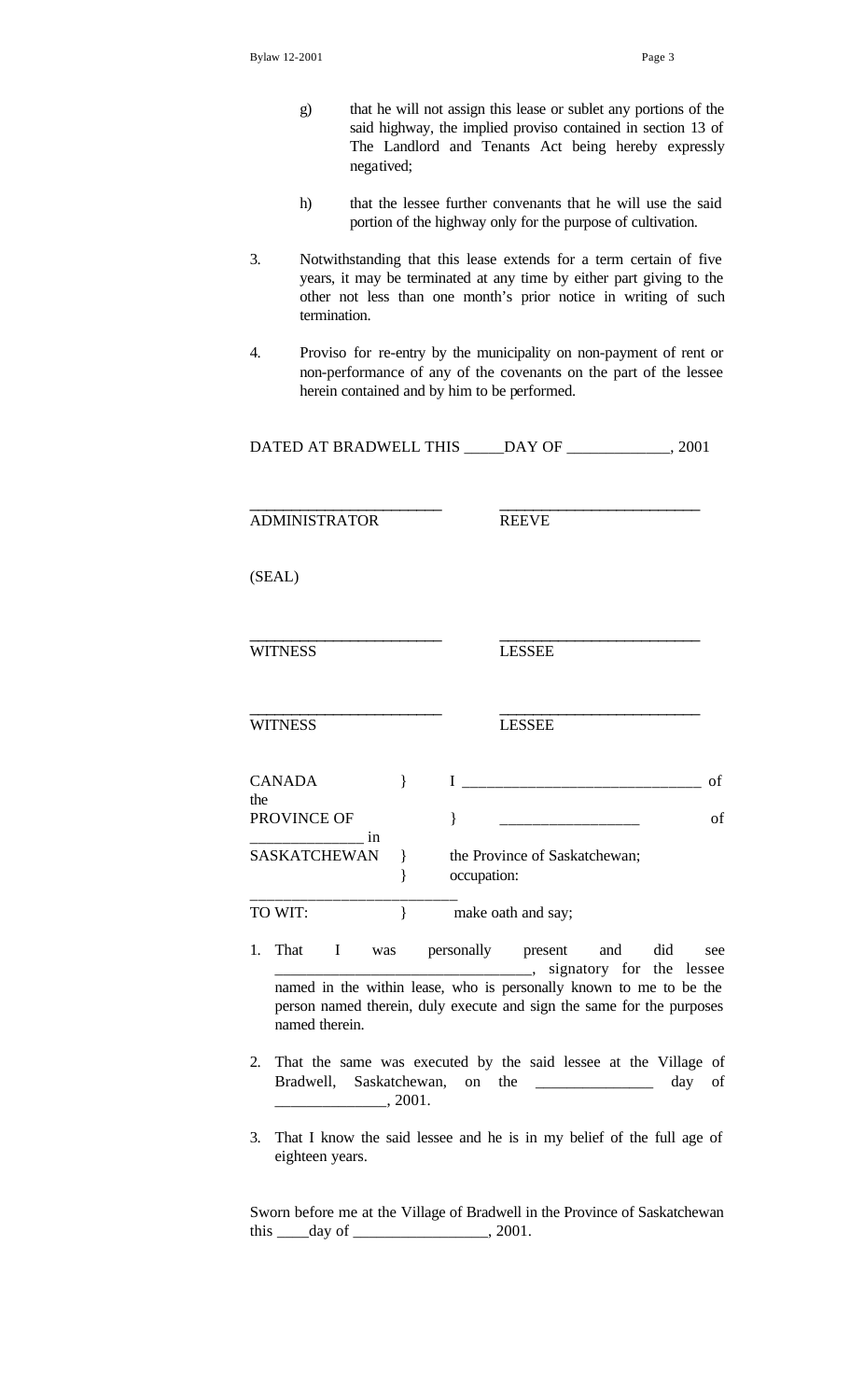COMMISSIONER FOR OATHS My commission expires \_\_\_\_\_\_\_\_\_\_\_\_

\_\_\_\_\_\_\_\_\_\_\_\_\_\_\_\_\_\_\_\_\_\_\_\_\_\_\_\_\_\_\_\_\_